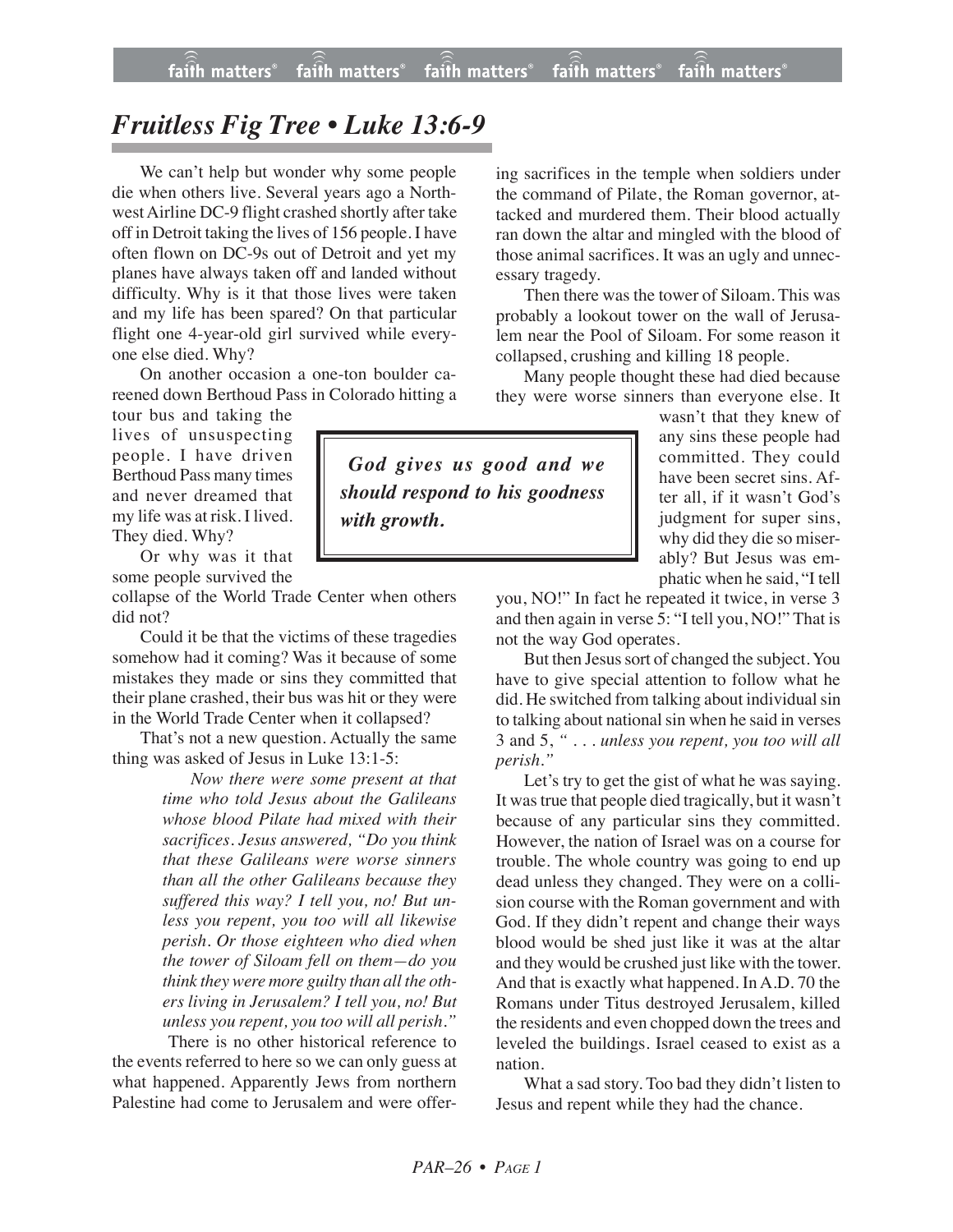## **faith matters® faith matters® faith matters® faith matters® faith matters®** ))) ))) faith matters<sup>®</sup> faith matters<sup>®</sup> faith matters

Let me guess that not all of you followed all of that. Some of you are thinking, "Sounds like one of my old history classes and I got a D in history. I did better in Short Stories." Well, it was the same when Jesus was teaching. He figured that not everyone understood so he switched his teaching approach from history to story and told them a parable in Luke 13:6-9:

> *A man had a fig tree, planted in his vineyard, and he went to look for fruit on it, but did not find any. So he said to the man who took care of the vineyard, 'For three years now I've been coming to look for fruit on this fig tree and haven't found any. Cut it down! Why should it use up the soil?*

> *"'Sir,' the man replied, 'leave it alone for one more year, and I'll dig around it and fertilize it. If it bears fruit next year, fine! If not, then cut it down.'"*

This parable was about the nation of Israel. Jesus was saying that the nation was blessed but unresponsive. It deserved to be chopped down, but God would give it one more chance . . . a chance that was rejected.

But what's in this parable for us? Surely there is some modern personal truth that goes beyond ancient historical truth. So let's find that truth and apply it to our lives.

It all begins with the message to "grow in grace". To understand this, let's look at o 2 Peter 3:18 where we are told to "*grow in the grace and knowledge of our Lord and Savior Jesus Christ.*" It's a simple and sensible principle. God gives us good and we should respond to his goodness with growth. We should flourish in God's grace and grow big and strong, bear fruit galore and be everything God wants us to be.

But, what if we don't? What if we don't grow at all? What if there is no fruit? Then, Jesus says in the parable that God gives us his warning and his patience.

The warning is in verses 6 and 7. In the parable, when the owner of the vineyard came visiting, he had one expectation of his fig tree: FRUIT. He had every reason to expect fruit. The tree had plenty of time. The normal time for a fig tree to mature and begin to bear figs is three years or less. The tree in the parable had the full and normal amount of time. It should have figs.

The tree had good conditions. Much of the soil in Palestine is shallow and poor. The best soil was used for vineyards. Often vineyards had fruit trees planted in them among the grape vines. The parable tree had the best soil and the best attention. There was no better placed in Palestine for growing figs than in a vineyard.

The tree was a fig tree. That seems obvious. But it is equally obvious that what a fig tree is supposed to do is grow figs! It's no wonder he came looking for fruit. The tree had time to grow fruit, the conditions were right for fruit and it was a fruit tree. The expectation was as normal as could be.

All of this is rather like people. As individuals we have the best of conditions to grow spiritually and be the kind of people God wants us to be. In our country we have religious freedom, lots of churches, Christian radio stations, conferences, tapes, books, Bible studies and more. All of this is fertile soil with lots of nutrients for spiritual growth.

The time we have had to grow will be different for each person, but God does give us the time we need to grow spiritually. How long has it been for you? Have you begun your spiritual journey yet? If not, begin your life with Christ now and start growing in him today.

Those who are Christians are supposed to bear the fruit of Christians. God expects us to grow spiritually, to know the Bible and to live the good, productive, joyful lives he wants for us.

We're all okay with this expectation, aren't we? I mean, it certainly makes sense, doesn't it? If we are Christians, God expects us to bear the fruit of being Christians.

But now comes the scary part. The man in the parable saw that the tree had gone three years and hadn't grown a single fig. So he came to a quick conclusion: *"Cut it down! Why should it use up the soil?"*

That may seem heartless to some, but fig trees are not for growing leaves and giving shade, they are for growing figs. A fig tree that did not grow figs did not deserve to remain. Farming then was difficult. Good soil was scarce. Trees taking nutrients and depleting the precious soil couldn't be tolerated if they were fruitless. The only sensible thing was to cut it down and make room for a tree that would do what a fig tree is supposed to do.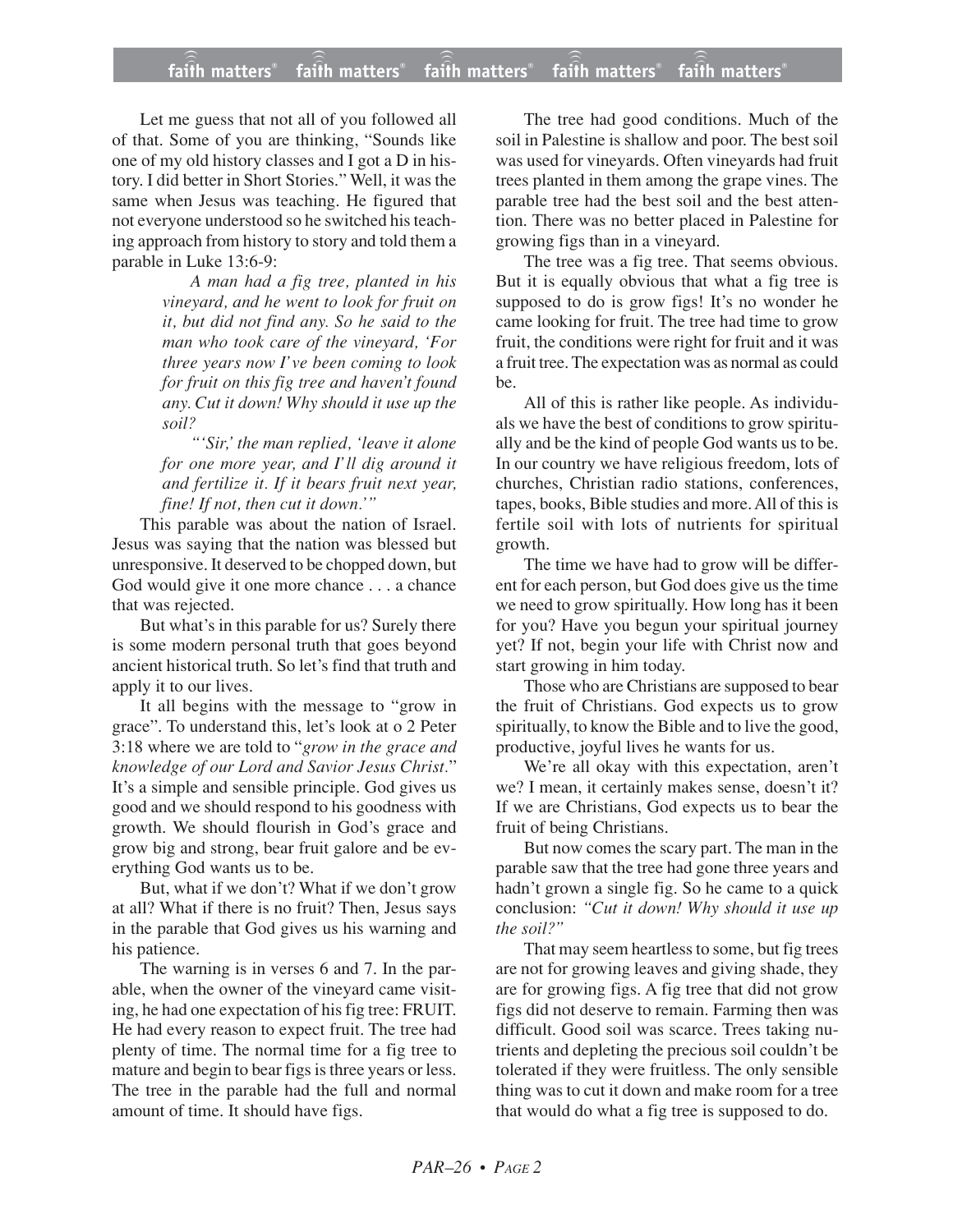## **faith matters® faith matters® faith matters® faith matters® faith matters®** ))) ))) faith matters® faith matters® faith matters

We understand that because we do the same kind of thing. If we have a shade tree that doesn't give shade or an evergreen tree that turns brown, we cut it down. If we have a car that won't run, an air-conditioner that won't cool or a stove that won't cook we get rid of it. The same goes for an employee. If he or she is given all the tools, all the training and all the time but still won't produce that employee gets fired to make room for someone who will produce.

But we are talking here about something much more serious and significant than trees or appliances or even employees. We are talking about a person's relationship to God! We are talking about men and women who have been loaded with God's grace but just won't grow! They have been taught from heaven but have a lifestyle more reflective of hell. They have been nurtured by God but refuse to grow. They have had year after year of God's expectations but are no different now than they were three years ago. The warning is plain: *"Cut it down! Why should it use up the soil?"*

Earlier this year, while on a trip to another state, I had a conversation with the mother of a

fruitless fig tree. He had grown up in a Christian home where the spiritual nutrients in the soil were plentiful. He married a woman who wants their marriage to center on Jesus Christ and evidence the principles of the Bible. He

would say he is a Christian, but there is no fruit. His life is barren, sterile and empty. God has no place in his life. His profession is all-important. He is a fig tree without fruit. And he is not the only one!

Maybe that's you, too. You've had it all. God has given you abundant blessings but there is no fruit. He's given you lots of time, but still no fruit. Eventually the past begins to predict the future and the conclusion becomes obvious: *"Cut it down! Why should it use up the soil?*

It's a serious warning. God who gives us grace expects us to grow in grace. He expects Christians to have the fruit of a Christian. He warns us about the dangers and consequences of fruitlessness. But that's only half the parable. The gardener in this short story pleads for the tree, saying in verse 8,

*"Sir, leave it alone for one more year, and I'll dig around it and fertilize it. If it bears fruit next year, fine! If not, then cut it down.' "* Remember, this tree has already had the best soil, the best care and the best nutrients. But the caretaker wants to give it more.

In John 15:1 Jesus said, *" . . . my Father is the gardener."* And the gardener is just like God! When we fail to respond to his grace he gives us more grace. He heaps on the care and the fertilizer that make us want to grow. I've seen it so often that I've lost track. God is gracious to a man who responds with total fruitlessness. He even swears profusely in the name of the God who has been so good. So God responds with more goodness. God gives his grace to a teenager who isn't the least bit interested in Christianity, the Bible, church, prayer or godliness. She makes every effort to completely close God out of her life—and God gives more grace. I've seen people who have tried every sin imaginable to defy and hurt the God who loves them and gave his Son for them. But instead of cutting them down like a fruitless fig tree, God tries once more.

*…the good news is that God gives those of us who are fruitless trees more time as well! He is the God of the second chance!*

By the way, there is something I must mention even at the risk of offending a few people. Did you notice what got heaped on the tree to make it grow? Manure! Does that sound like real life? Experience

tells me that that is just what God sometimes has to heap on us to get us growing! God's grace is what is best for us, even though we may not always appreciate the way it looks and smells and feels!

Yes, he is the patient God of more grace. And more time! "One more year," the gardener asks. "One more year! If there is no fruit after one more year, then cut it down."

God gave the extra time to Israel around A.D. 30. It was actually far more than a year. It was 40 years—another generation. Tragically, there was no repentance. There was no fruit. And the Romans cut Israel down.

But the good news is that God gives those of us who are fruitless trees more time as well! He is the God of the second chance! I hope we all hear